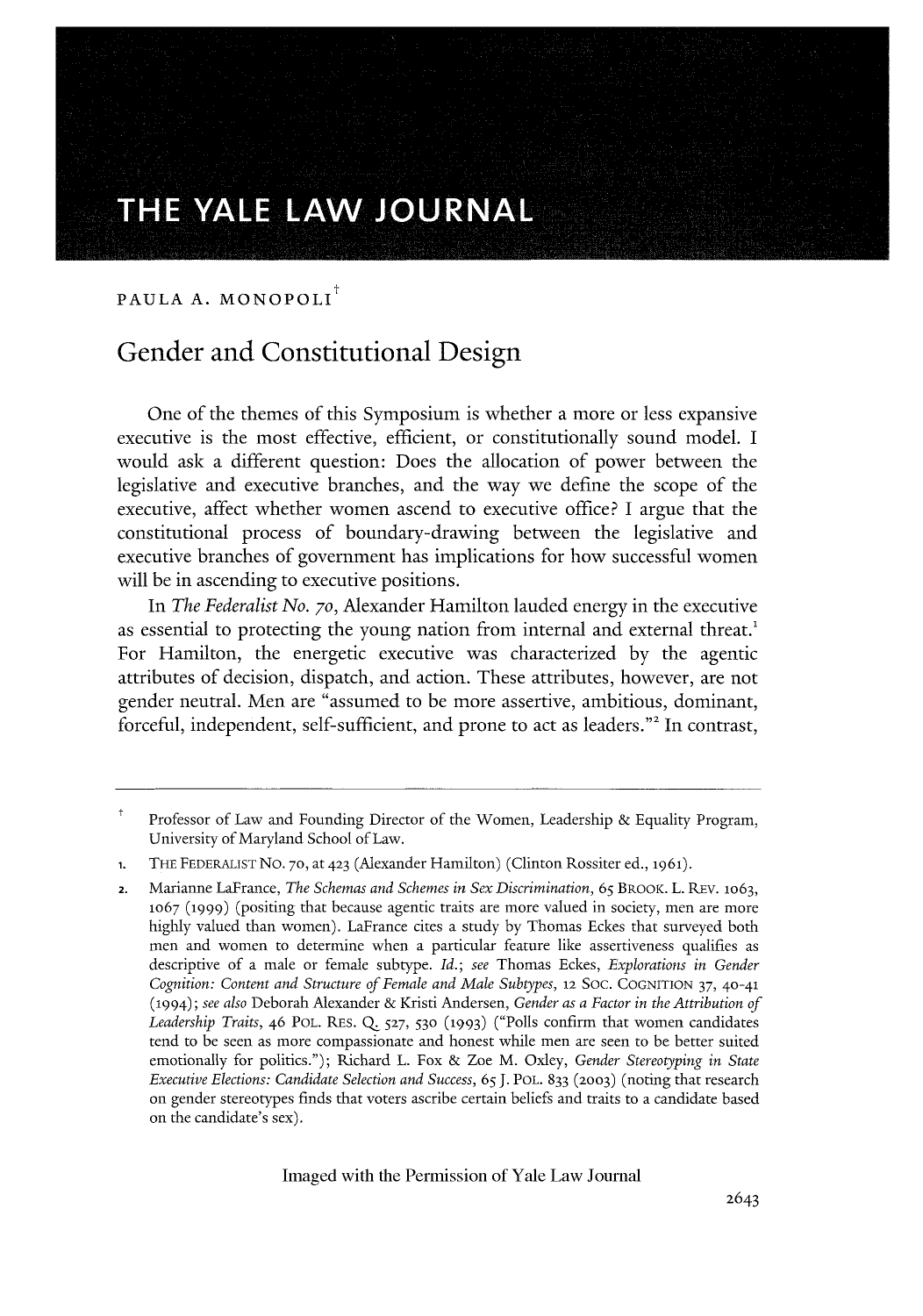women are perceived as "more affectionate, helpful, sympathetic, interpersonally sensitive, and nurturing" - communal traits that differ sharply from the agentic traits associated with **men.3**

Thus, women are unlikely to be associated with the cowboy/warrior image attached to many male activist executives today.4 Executive activism that reinforces such gender schemas may therefore be "dangerous" to our society in a sense other than that suggested by the title of this Symposium. Power is associated with agency, and agency with masculinity. Consequently, an expansive executive may lead to an even more firmly entrenched "monosexual democracy,"' especially given the power of incumbency.

If such an external effect exists, there remains the question of how heavily it should be weighted, if at all, when deciding how broadly to define the scope of the executive. I would argue that if increasing the number of women in executive office is a desirable normative goal, such subtle or invisible barriers to their engagement in political behavior should be a policy consideration. If we believe that gender diversity in political leadership is itself an important fulfillment of the promise of the Nineteenth Amendment-in other words, that the Amendment did not only grant women the vote but ensured equality of opportunity to hold political office<sup>6</sup> – then we should pursue this question.<sup>7</sup>

This Commentary posits that the Hamiltonian vision of an expansive executive with plenary power is the model least likely to result in women's ascending to executive office. It first traces the philosophical heritage of Hamilton's vision. It then outlines the empirical research that links voter perceptions about competence to the gender of candidates. It subsequently explores the stagnating progress of women in American politics, particularly in

**<sup>3.</sup>** LaFrance, *supra* note 2, at 1067.

<sup>4.</sup> *See* KARIN KLENKE, WOMEN **AND** LEADERSHIP: A **CONTEXTUAL** PERSPECTIVE **168-69 (1996)** (noting that leadership is defined in terms of male traits and that female leadership is measured against that male definition).

**<sup>5.</sup>** Darren Rosenblum, *Parity/Disparity: Electoral Gender Inequality on the Tightrope of Liberal Constitutional Traditions,* 39 U.C. DAvis L. REv. **1119, 1142** (2006) (noting that French parity advocates argued that the "maleness" of the political class in France constituted a "monosexual democracy").

**<sup>6.</sup>** *See* Akhil Reed Amar, *Women and the Constitution,* 18 I-Lv. J.L. & **PUB.** POL'Y 465, 472 **(1995)** ("Thus, the Nineteenth Amendment can be understood as protecting more generally **full** rights of political participation.").

**<sup>7.</sup>** This is a particularly timely inquiry given the likelihood of the first viable female presidential candidate in **2008.** *See* WNBC/Marist College Poll (Feb. 22, 2oo6), http://www.maristpoll.marist.edu/usapolls/HCo6o222.htm ("Hillary Clinton is the Democratic presidential primary frontrunner and most voters think she is going to run  $\dots$ .").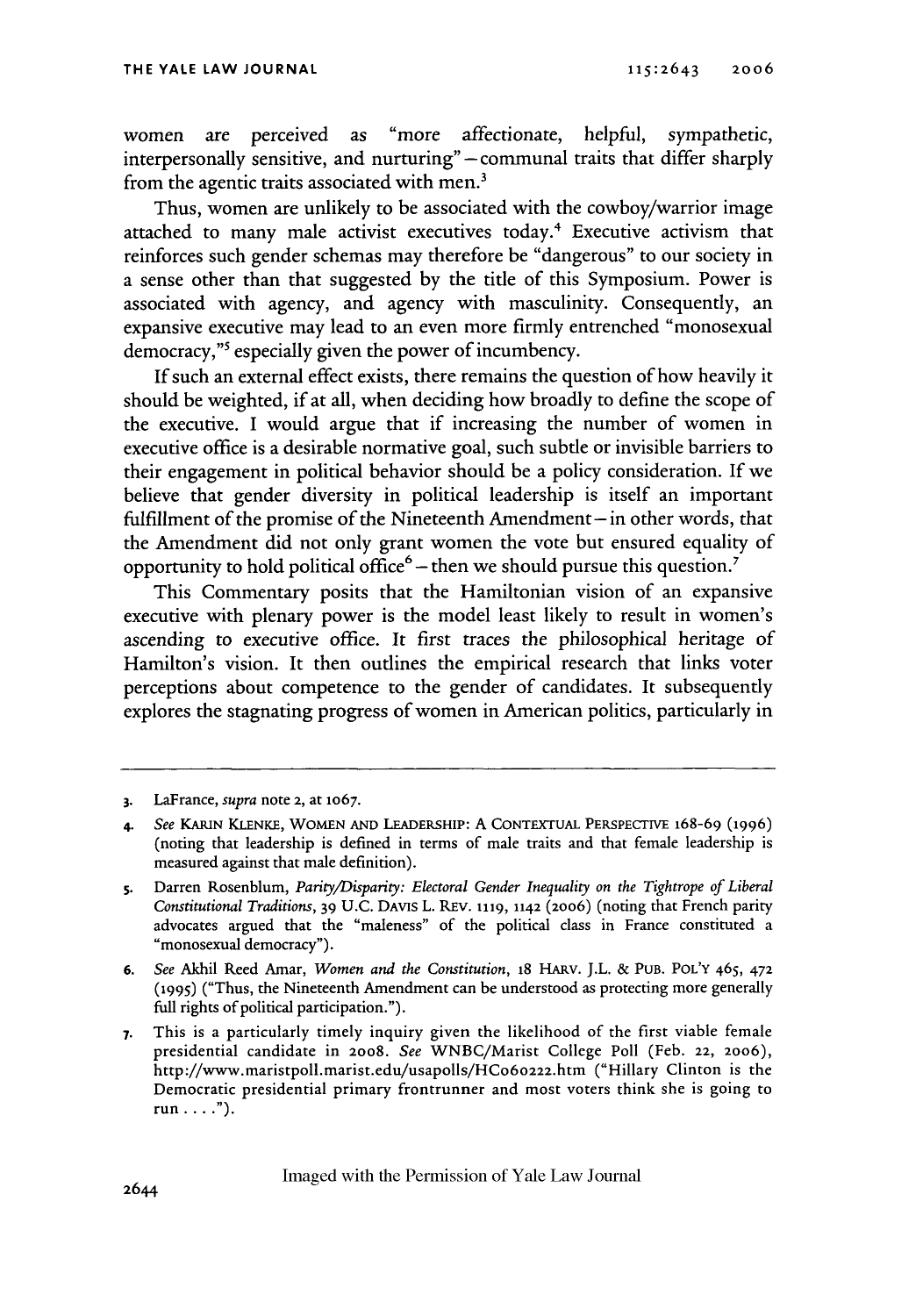a post-September **ii** environment. Finally, it concludes that the choice of a more communal executive model, rather than an exclusively agentic one, may help reverse that trend and may actually result in a more effective executive.

Certain attributes have long been associated with gender. For example, the association of women with emotion and men with reason dates back to ancient Greek philosophy. Reason was an essential prerequisite to political participation. Those who, for lack of natural inclination or lack of education, were unable to reason were unfit to participate in governance.<sup>8</sup> The Framers were well versed in the works of the ancient Greeks and seventeenth- and eighteenth-century political theorists, including Hobbes, Locke, and Rousseau. Hamilton's ideas about constitutional design reflect much of this theory. For example, Hamilton placed great import on a singular rather than plural executive. This emphasis on the need for an indivisible authority in civil government echoes the views of that time on the proper role of fathers within the family. For example, Rousseau looked to Hobbes and Locke in his *Discourse on Political Economy* to argue why, "[i]n the family it is clear . . . that the father ought to command."9 Political theorist Diana Coole has observed that "Rousseau accepts claims by Hobbes and Locke that authority in the family is indivisible. The case [for] making the father its repository relies on a variation of Locke's 'abler and stronger' theme . **. .**tied to woman's reproductive function. **..."",**

Similarly, Hamilton's argument for a singular executive with plenary power (as opposed to a multi-member council) is premised on the idea that unity was a primary ingredient of the energy essential to an effective executive.<sup>11</sup> Hamilton conceived of that energy, consciously or not, as an archetypically male attribute. He endorsed a "vigorous executive,"12 and his

- **8.** DIANA H. **COOLE,** WOMEN IN POLITICAL THEORY: FROM **ANCIENT** MISOGYNY TO CONTEMPORARY **FEMINISM** 22 (1988) (describing the ancient Greek association of women with nature and "dark powers inimical to the mind"). Coole observes that this perceived inability of women to exercise the type of reason required for political participation resulted in their exclusion from citizenship in the city-state. *Id.* at **22-23.**
- **9. JEAN-JACQUES** RoussEAu, *A Discourse* on *Political Economy, reprinted in* **THE SOCIAL CONTRACT AND** DISCOURSES **283, 286** (G.D.H. Cole trans., E.P. Dutton & Co., Inc. **1950) (1755).**

**1o. COOLE,** *supra* note 8, at 1o8; *see* RoussEAU, *supra* note 9, at **287** ("[H]owever lightly we may regard the disadvantages peculiar to women, yet, as they necessarily occasion intervals of inaction, this is a sufficient reason for excluding them from this supreme authority **....").**

**ii. THE FEDERALIST** No. **70** (Alexander Hamilton), *supra* note **I,** at 424 ("The ingredients which constitute energy in the executive are unity; duration; an adequate provision for its support; and competent powers.").

12. *Id.* at 423.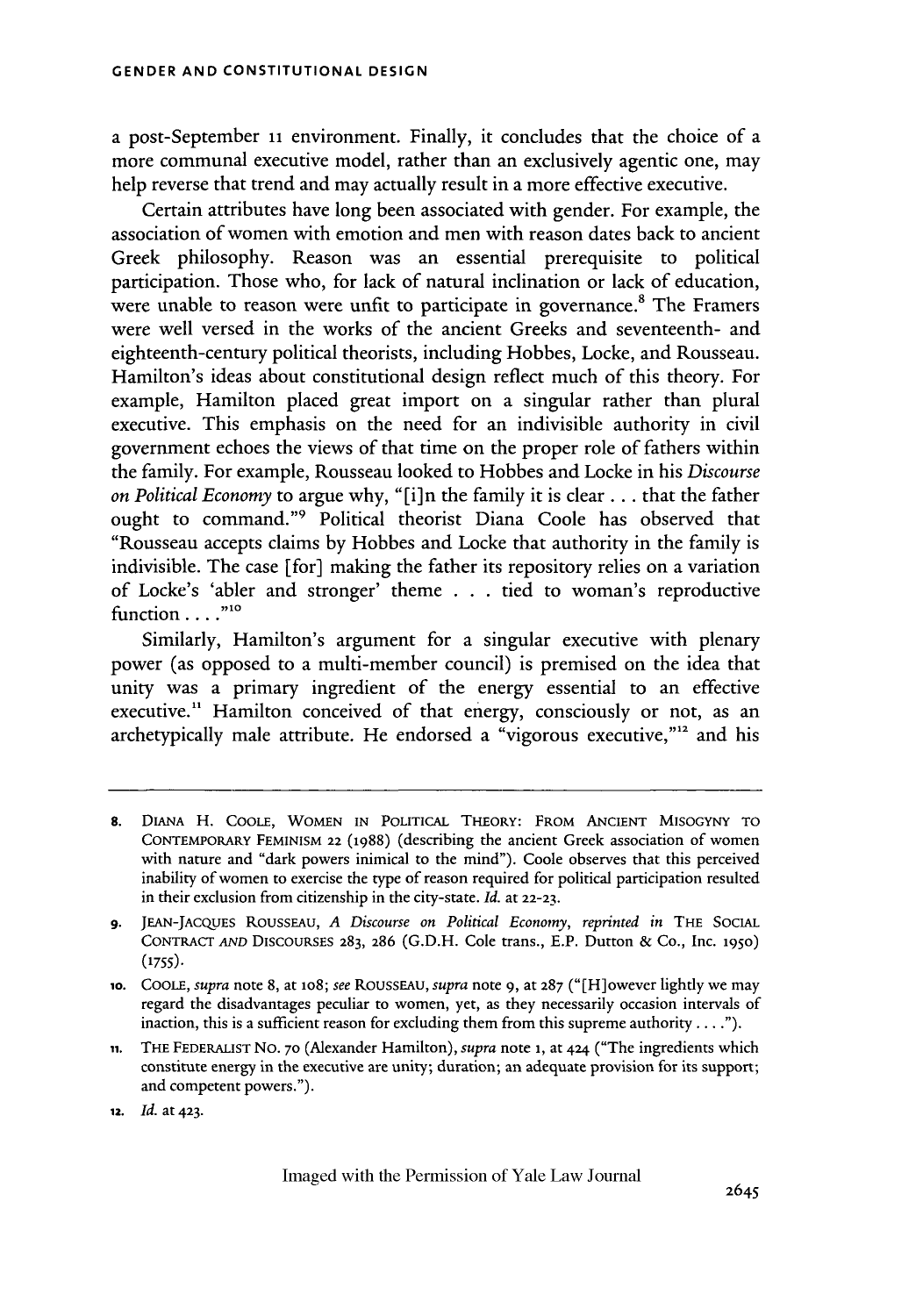vision of vigor and energy was synonymous with virility-and with agentic, as opposed to communal, traits.13 Appearing in court to defend a female client, Hamilton argued that "[w] oman is weak and requires the protection of man."<sup>14</sup> That general fear of weakness, and its association with the feminine, presumably worked its way into Hamilton's vision of an authoritarian executive, in which the sharing of power with the more feminine institution of the legislature would spell disaster for the young country. Hamilton felt that the executive must have the ability to act unilaterally, without having to engage in arguably more feminine or communal behaviors like collaboration or consultation."5

Few women were part of the intellectual landscape of Hamilton and the Framers. Mary Wollstonecraft, the most prominent female political theorist of the time, argued that women must embrace more rational or masculine traits to achieve political equality. In *A Vindication of the Rights of Woman,* Wollstonecraft wrote that "intellect would always govern,"<sup>16</sup> and she sought to "persuade women to endeavour to acquire strength, both of mind and body, and to convince them that the soft phrases, unsusceptability of heart, delicacy of sentiment, and refinement of taste, are almost synonymous with epithets of weakness."<sup>17</sup> Rather than challenge the legitimacy of the benchmarks by which eligibility to participate in civil governance was measured, Wollstonecraft urged women to assimilate.

As noted above, gender schemas, like those reflected in the eighteenthcentury writings of Rousseau, Hamilton, and Wollstonecraft, continue to play a central role in modern American politics.<sup>18</sup> Voters still "deem 'masculine'

**<sup>13.</sup>** Historians like Richard Beeman have characterized Hamilton's exclusively agentic model as "far removed from th[at] of every other delegate on the convention floor." Richard R. Beeman, *The Founding Fathers and Executive Power,* CHRON. HIGHER **EDUC.** (Wash., D.C.), Mar. **17,** 2006, at **B12.** Beeman argues that most of the Framers supported an executive "of limited powers in which no single branch, and no single person, could lay claim to unilateral authority." *Id.* Thus, one might argue that a majority of the Framers would embrace a less agentic and more communal executive as equally energetic and effective.

**<sup>14.</sup>** RON CHERNOW, ALEXANDER HAMILTON **189** (2004).

*<sup>15.</sup> See* **THE** FEDERALIST **NO. 70** (Alexander Hamilton), *supra* note **1,** at 423-24 ("Energy in the executive is a leading character in the definition of good government.... Decision, activity, secrecy, and dispatch will generally characterize the proceedings of one man in a much more eminent degree than the proceedings of any greater number .... **").**

**<sup>16.</sup>** MARY WOLLSTONECRAFT, A **VINDICATION** OF **THE** RIGHTS OF WOMAN 7 (The Legal Classics Library **1993) (1792).**

**<sup>17.</sup>** *Id.* at *5.*

**<sup>18.</sup>** Gender schemas are "hypotheses that we use to interpret social events. Schemas **...** assign different psychological traits to males and females." Virginia Valian, *The Cognitive Bases of*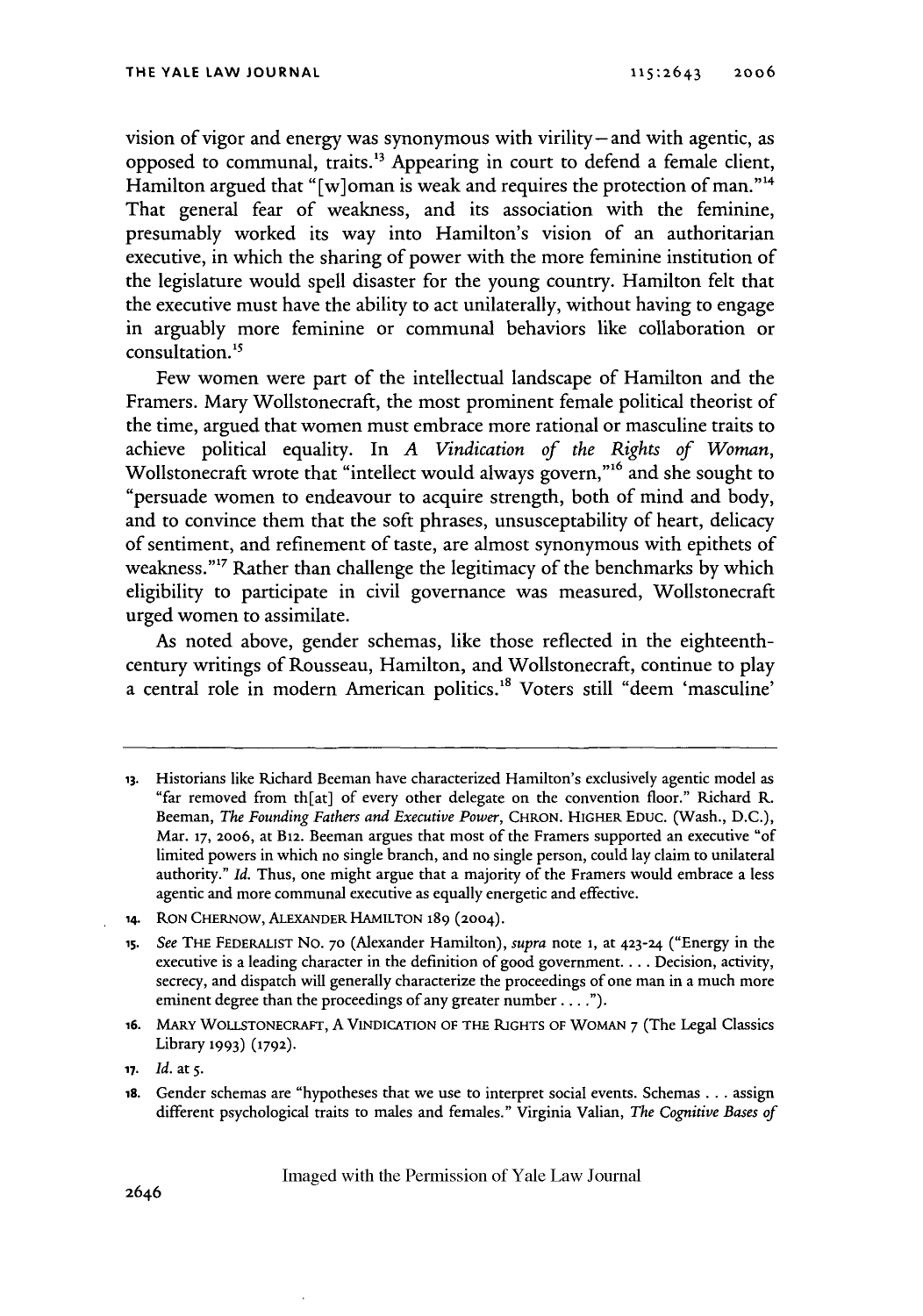characteristics as more important than 'feminine' traits  $\ldots$  regardless of the level of office at stake... [and] rate men as more likely to possess masculine traits and women more likely to possess feminine traits."<sup>19</sup> Twenty-seven percent of voters still say they would not be likely to vote for a woman for President, and thirty percent of those voters say it is because women are not "up to the task" – emotionally or otherwise.<sup>20</sup> One political scientist has linked a decline in the number of voters who say they would vote for a woman for President with the post-September 11 ascendance of security concerns.<sup>21</sup> With the male executive of a major state openly deriding his legislative opponents as "girlie-men,"<sup>22</sup> it is clear that gender schemas about weakness, strength, and spheres of competence continue to influence the behavior of both politicians and voters.

A significant body of work by gender politics and leadership scholars focuses on the role of gender in our electoral system.<sup>23</sup> Consistent with the

*Gender Bias,* **6S** BROOK. L. REV. **1037,** 1o44 **(1999).** Schemas have been identified as a major cause of women's lack of advancement in politics, academia, and other professions. Valian notes, "The main answer to the question of why there are not more women at the top is that our gender schemas skew our perceptions and evaluations of men and women, causing us to overrate men and underrate women." *Id.* at **1045.**

- **19.** Jennifer L. Lawless, *Women, War, and Winning Elections: Gender Stereoyping in the Post-September 11th Era, 57 POL. RES. Q. 479, 482 (2004).*
- **20.** WNBC/Marist College Poll, *supra* note 7 (reporting a national poll that surveyed **1132** adults within the continental United States, including 931 registered voters, 335 of whom were Democrats, **271** of whom were Republicans, and **305** of whom were independent voters). *See* Lawless, *supra* note **19,** at 485 n.9.
- **21.** *See* Lawless, *supra* note **19.**
- **22.** Peter Nicholas, *Schwarzenegger Deems Opponents 'Girlie-Men' Twice,* S.F. CHRON., July **18,** 2004, at A7; *see also* Alexander & Andersen, *supra* note 2, at **530** ("The public judged men better at directing the military, managing business and labor issues, strengthening the economy and dealing with demonstrations and international diplomacy, while women were thought to be better on issues about children and family, education, the arts, health, poverty and consumer issues.").
- *23. See, e.g.,* Richard L. Fox, Gender, Political Ambition and the Decision Not To Run for Office (Ctr. for Am. Women & Politics **2003),** *available at* http://www.cawp. rutgers.edu/Research/Reports/Fox2003.pdf. Fox notes that:

[M]any scholars find that gender stereotyping, linked to traditional sex roles, continues to pervade the electoral environment. While the assumption that women do not belong in politics has dissipated, vestiges of traditional sex-role orientations continue. Many actors in the electoral arena-voters, party officials, candidates, journalists-transfer their stereotypical expectations about men and women to male and female candidates. Despite the apparent role of gender, these studies are usually not linked to the final question of whether women win or lose elections.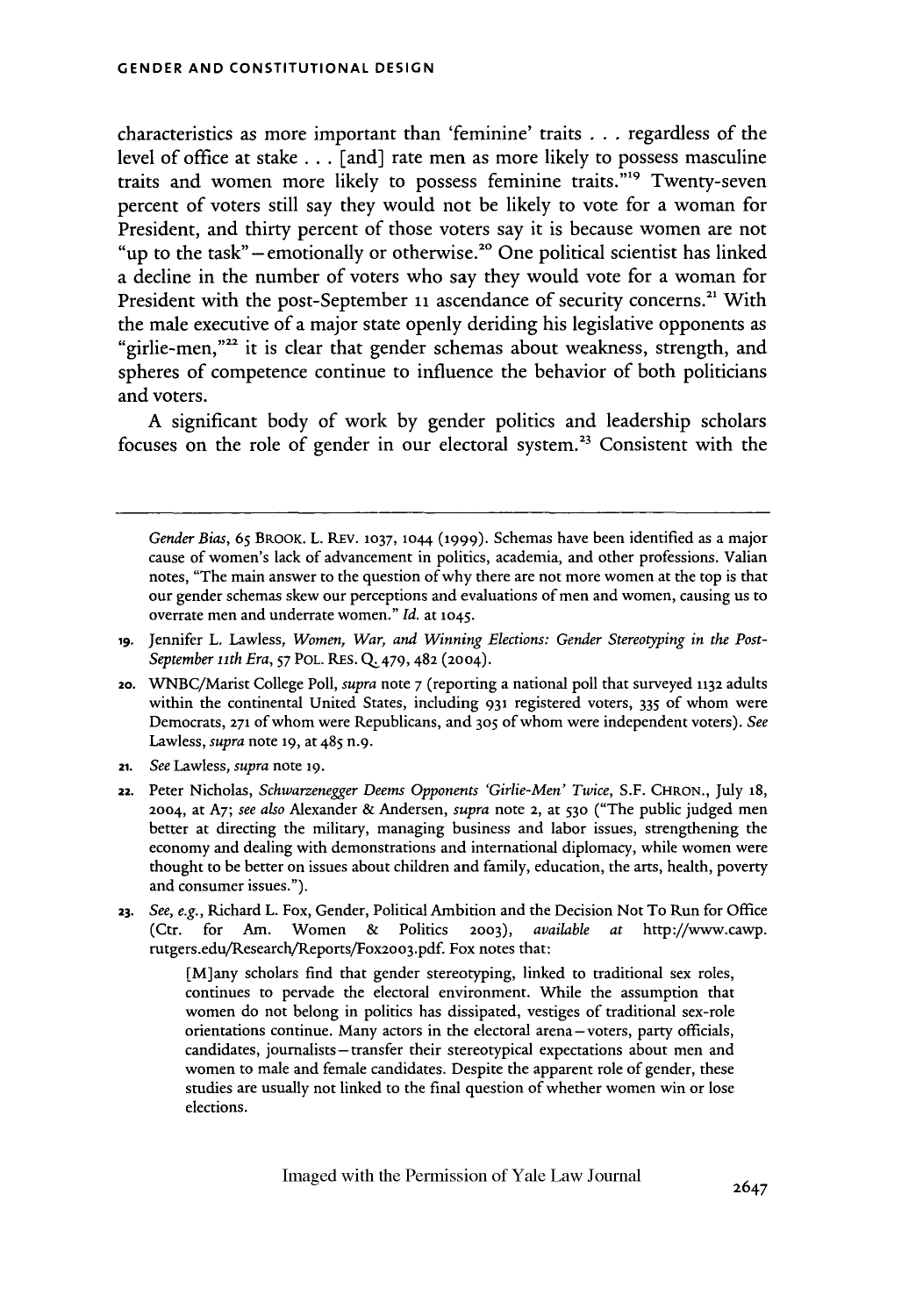thesis above, leadership scholar Karin Klenke has noted that "traditionally women were believed to lack the traits and behaviors considered prerequisites for effective leadership, traits such as aggression, competitiveness, dominance, Machiavellianism, ambition, and decisiveness."<sup>24</sup> These beliefs may help explain the "Catch-22" that female candidates face. Women are disadvantaged because they are thought not to possess agentic, masculine traits, while at the same time they are criticized if they are too agentic or masculine.

These views are reinforced by the media through masculine descriptions of male activist executives and disparate treatment of women leaders. For example, the media has recently lauded male politicians like Gavin Newsom, Eliot Spitzer, and Rudolph Giuliani for their agentic behavior.<sup>25</sup> In contrast, coverage of female executives, such as Louisiana Governor Kathleen Babineaux Blanco and former Maryland Lieutenant Governor Kathleen Kennedy Townsend, has not been nearly as positive.<sup>26</sup>

Women who hold office and wield power are perceived very differently, and more negatively, than their male counterparts.<sup>27</sup> If executive activism embodies a notion of the macho exercise of unbridled power, one would predict that women who wield or seek to wield such power may be perceived by the public and the media in a very different way, even when engaging in

- *24.* KLENKE, *supra* note 4, at **9.**
- **25.** Some commentators argue that the public has always "responded well to macho behavior" on the part of politicians. *E.g.,* Alexander DeConde, *The History of Macho Presidents,* **HIST.** NEWS NETWORK, Sept. **16,** 2002, http://hnn.us/articles/97o.html.
- **26.** *See* James Dao, *After Hurricane, She Tries To Mend State, and Career,* N.Y. TIMES, Dec. **29, 2005,** at A2o (comparing the negative reaction to Blanco's post-Hurricane Katrina leadership with the hero status afforded Giuliani after September **ii);** *see also* David Nitkin, *Townsend Never Shook Off Lightweight Label: Drumbeat About Lack of Leadership Qualities Dogged Her to the End,* BALT. **SUN,** Nov. 6, 2002, at *25A* ("That's the sort of albatross that she could not shake, that she's not capable of leadership, which defies logic.... Had it been a man, the whole issue of fitness to lead would have never come up. There's some serious gender bias." (quoting political science professor Thomas F. Schaller)).
- **27.** *See* Alexander & Andersen, *supra* note 2, at **527, 529-30** ("[S]tudies reveal that gender has been associated with differential ratings of elected officials' job performance of identical tasks at identical levels of achievement.") (citation omitted).

*Id.* at 1 n.2 (citations omitted). Lawless, however, notes that much of the research on the role of gender in electoral outcomes was done in an era when domestic policy issues dominated elections, *see* Lawless, *supra* note **19,** at *485* n.8, and none of this research was done "in an atmosphere of war," *id.* at *485. See also* **JENNIFER** L. LAWLESS & **RICHARD** L. Fox, IT TAKES **<sup>A</sup>** CANDIDATE: WHY WOMEN **DON'T RUN** FOR OFFICE **2-3 (2005)** (noting that, while previous studies find no discernible systematic electoral bias against women, there has been little research on the salience of gender differences in political ambition in explaining the continuing gender imbalance in elective office).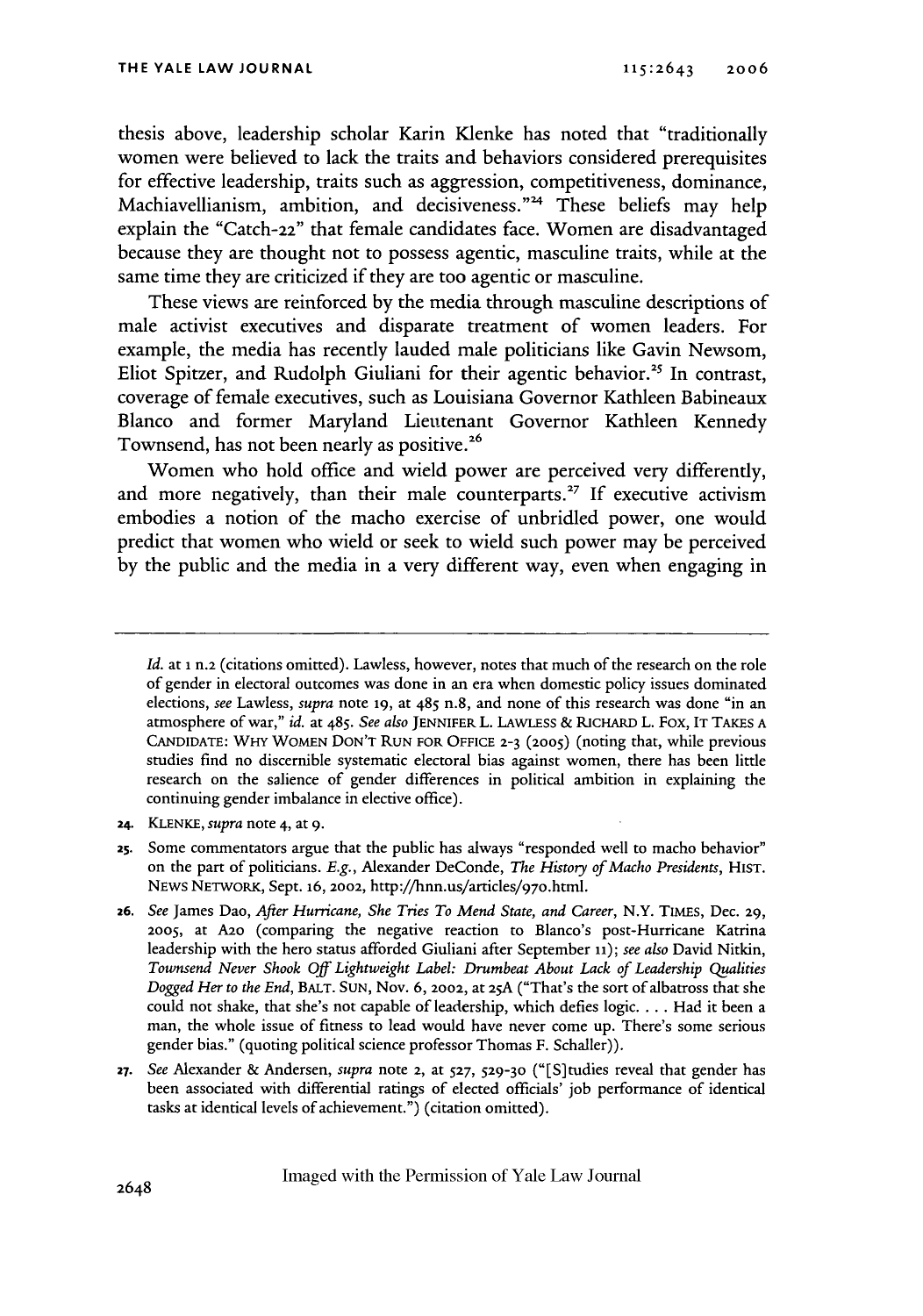behavior similar to men.<sup>28</sup> Consistently, "[w]omen like Hillary Clinton who lead aggressively are labeled 'bossy,' 'obnoxious,' 'overbearing,' and 'ambitious' in newspaper reports"<sup>29</sup> while their male counterparts who do the same are praised for being bold and innovative.<sup>30</sup>

Thus, women who exhibit agentic characteristics by exercising power may continue to be viewed unfavorably, and women who engage in communal behavior may be deemed unqualified to assume office. In addition, voters are more likely to support women for offices associated with communal as opposed to agentic traits.<sup>31</sup> Women who seek executive office will continue to face these barriers unless and until an effective executive becomes more associated with communal traits.

As a matter of achieving political equality, either we can try to alter deeply entrenched gender schemas or we can reconsider the attributes essential to an energetic and effective executive.<sup>32</sup> The latter goal is more readily achieved than the former. If the archetype of the agentic male executive remains the norm, women will not fare well. Indeed, the picture for women in American politics is

- *,8. See* VIRGINIA VALIAN, WHY SO SLOW?: THE ADVANCEMENT OF WOMEN 133-34 (1998) ("A meta-analysis of studies concentrating on evaluations of women as leaders suggests that women are at a particular disadvantage when their leadership style is perceived as masculine. Having a style that is assertive to the point of appearing autocratic, rather than cooperative and participative, is especially costly for a woman **....** The reviewers hypothesize that a highly assertive style is incongruent with our conception of women and that women are penalized if they adopt such a style.") (citation omitted).
- **29.** KLENKE, *supra* note 4, at 124.
- **30.** *See generally* Laurie A. Rudman & Peter Glick, *Prescriptive Gender Stereotypes and Backlash Toward Agentic Women,* **57 J.** Soc. **ISSUES** 743 (2OOl) (finding that if women engage in "agentic behavior to be perceived as qualified for leadership roles, they are rewarded with competence ratings equal to those for agentic men, but [they] suffer a backlash effect in the form of social repercussions") (emphasis omitted) (citation omitted).
- **31.** *See* Carol Mueller, *Nurturance and Mastery: Competing Qualifications for Women's Access to High Public Office?* 2 RES. POL. & SOC'Y **211, 214** (1986).
- **32.** *See VALuAN, supra* note **28,** at 134.

Yet another, later, meta-analysis notes that leaders are likely to be judged in terms of the fit between their sex and the conception of the job.... If the job is seen as masculine, men will be considered more effective leaders, but if the **job** is characterized as feminine, women will be perceived as better leaders. Whether a job is seen as masculine or feminine depends, in turn, on whether it requires typical masculine characteristics, such as task-orientation, or typical feminine characteristics, such as cooperativeness.

Id. (citation omitted). Studies have shown that voters "approved of women for the highest offices of president or vice-president to the extent that they believed that female politicians possess an agentic orientation" toward problem-solving. LaFrance, *supra* note 2, at lo67.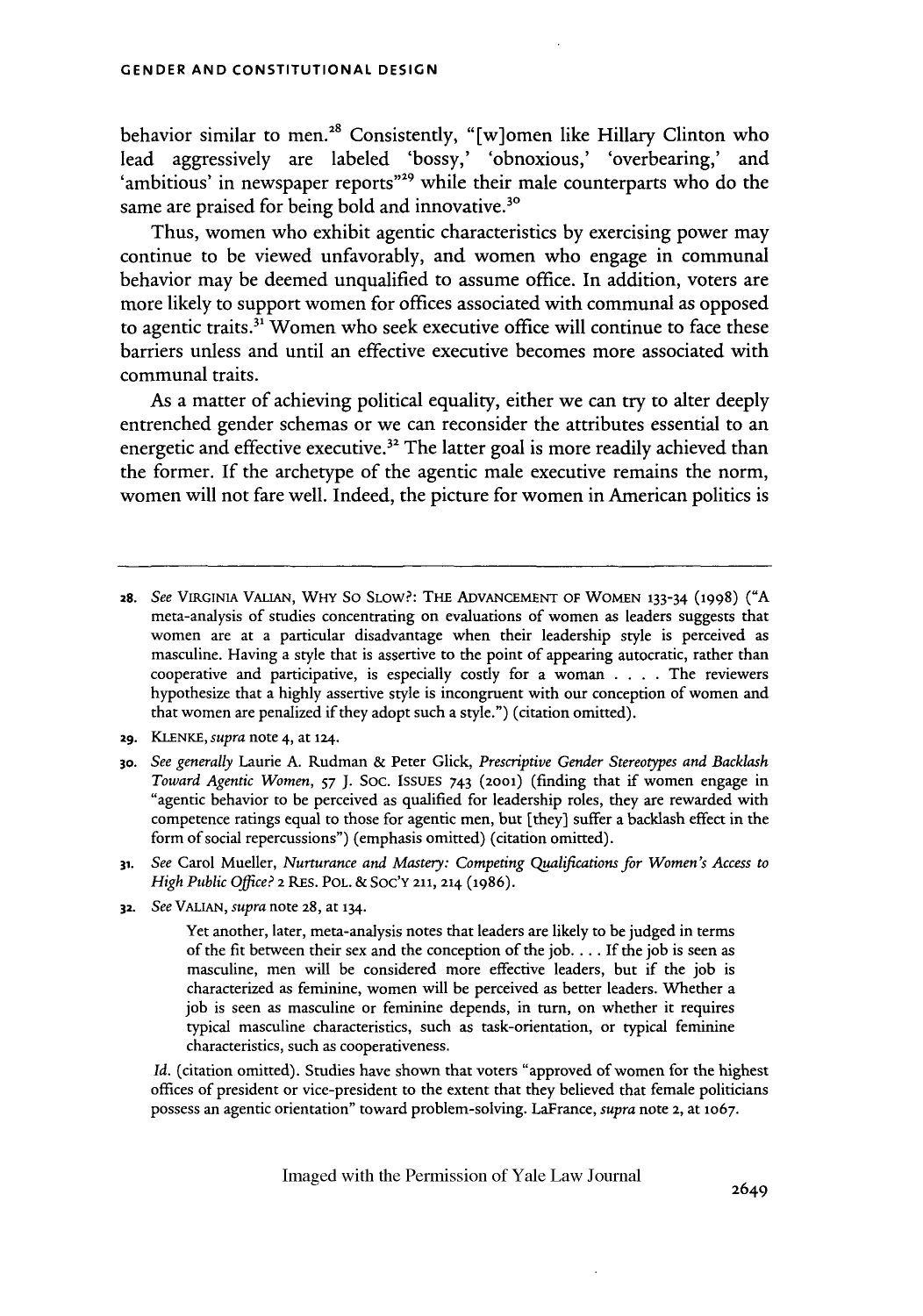not encouraging. The progress of women toward elective office has slowed. As political scientist Susan Carroll has warned:

Although women have made substantial progress over time in increasing their presence in state government, the recent leveling off of women's numbers among statewide elective officials and state legislators is a puzzling development. For advocates who someday would like to see parity between women and men in government, it is a troubling development as well. At a minimum, the leveling off is evidence that increases over time are not inevitable; there is no invisible hand at work to insure that more women will seek and be elected to office with each subsequent election.<sup>33</sup>

The recent ascension of several female heads of state suggests that voters may be moving away from a male archetypical vision of the executive.<sup>34</sup> However, if one looks closely at some of these elections, the explanation may be more nuanced. For example, in Chile, many people stated that they voted for President Michelle Bachelet because they were looking for a different, more compassionate approach to governance. Thus, traditional gender schemas did play a role in electoral choices-they simply worked in favor of the female candidate.

If more women are to assume executive office in the United States **-at** the national, state, and local level-then we should consider the role of gender schemas in constitutional design. When merit is equated with agency, and agency with masculinity, women will be undervalued and at a political disadvantage.<sup>35</sup> Thus, recent political phenomena like the rise of executive activism and the expansive view of the executive<sup>36</sup> may well have an impact on women's advancement in American politics. In considering how to transform our monosexual democracy into a more representative and vibrant political system, we should be cognizant of the impact that choices about the constitutional allocation of power itself may have on that system.

- **35.** *See* LaFrance, *supra* note **2,** at lo67.
- **36.** In its recent decision in *Hamdan v. Rumsfeld,* **126 S.** Ct. 2749 (20o6), however, the United States Supreme Court reiterated that, at least in one substantive area of dispute, the President's authority to establish military commissions, there are indeed limits to executive power.

**<sup>33.</sup>** Susan **J.** Carroll, *Women in State Government: Historical Overview and Current Trends, in* 36 **COUNCIL** OF **STATE GOV'TS,** THE BOOK OF **THE STATES** 389, 396 (2004).

<sup>34.</sup> Those heads of state include Michelle Bachelet (President, Chile), Ellen Johnson-Sirleaf (President, Liberia), Angela Merkel (Chancellor, Germany), and Portia Simpson Miller (Prime Minister, Jamaica).